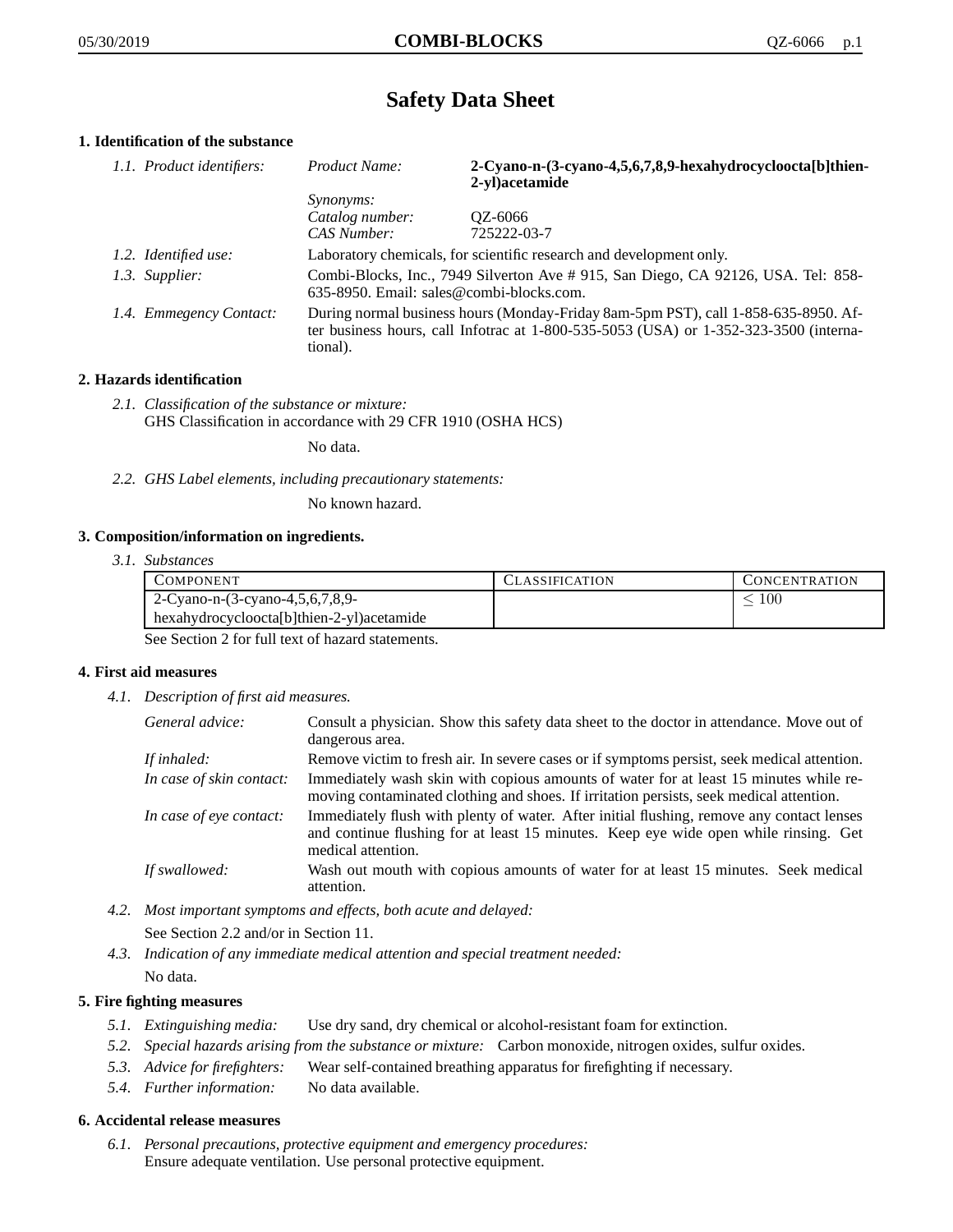- *6.2. Environmental precautions:* Should not be released into the environment. See Section 12 for additional ecological information.
- *6.3. Methods and materials for containment and cleaning up:* Sweep up or vacuum up spillage and collect in suitable container for disposal.
- *6.4. Reference to other sections:* Refer to protective measures listed in Sections 8 and 13.

## **7. Handling and storage**

- *7.1. Precautions for safe handling:* Avoid contact with skin and eyes. Avoid inhalation of vapour or mist. Keep away from sources of ignition - No smoking. Take measures to prevent the build up of electrostatic charge. For precautions see section 2.2.
- *7.2. Conditions for safe storage, including any incompatibilities:* Keep container tightly closed in a dry and well-ventilated place. Containers which are opened must be carefully resealed and kept upright to prevent leakage.
- *7.3. Specific end use(s):* Laboratory chemicals, for scientific research and development only.

# **8. Exposure Controls / Personal protection**

- *8.1. Control parameters:*
- *Components with workplace control parameters:* Contains no substances with occupational exposure limit values. *8.2. Exposure controls:*

*Appropriate engineering controls:* Ensure that eyewash stations and safety showers are close to the workstation location. Ensure adequate ventilation, especially in confined areas.

*Personal protective equipment:*

| Eye/face protection:    | Wear appropriate protective eyeglasses or chemical safety goggles as described by OSHA's<br>eye and face protection regulations in 29 CFR 1910.133 or European Standard EN166.                                                                                                                                         |
|-------------------------|------------------------------------------------------------------------------------------------------------------------------------------------------------------------------------------------------------------------------------------------------------------------------------------------------------------------|
| Skin protection:        | Handle with gloves. Gloves must be inspected prior to use. Use proper glove removal<br>technique (without touching glove's outer surface) to avoid skin contact with this product.<br>Dispose of contaminated gloves after use in accordance with applicable laws and good<br>laboratory practices. Wash and dry hands |
| <b>Body Protection:</b> | Complete suit protecting against chemicals, Flame retardant antistatic protective clothing.,<br>The type of protective equipment must be selected according to the concentration and<br>amount of the dangerous substance at the specific workplace.                                                                   |
| Respiratory protection: |                                                                                                                                                                                                                                                                                                                        |

Control of environmental exposure: Prevent further leakage or spillage if safe to do so. Do not let product enter drains.

## **9. Physical and chemical properties**

*9.1. Information on basic physical and chemical properties*

| (a)                          | Appearance:                                   | No data  |
|------------------------------|-----------------------------------------------|----------|
| (b)                          | Odour:                                        | No data  |
| (c)                          | Odour Threshold:                              | No data  |
| (d)                          | pH:                                           | No data  |
| (e)                          | Melting point/freezing point:                 | No date. |
| (f)                          | Initial boiling point and boiling range:      | No data  |
| (g)                          | Flash point:                                  | No data  |
| (h)                          | Evaporatoin rate:                             | No data  |
| (i)                          | Flammability (solid, gas):                    | No data  |
| (j)                          | Upper/lower flammability or explosive limits: | No data  |
| (k)                          | Vapour pressure:                              | No data  |
| $\left( \frac{1}{2} \right)$ | Vapour density:                               | No data  |
| (m)                          | Relative density:                             | No data  |
| (n)                          | Water solubility:                             | No data  |
| $\circ$                      | Partition coefficient: n-octanol/water:       | No data  |
| (p)                          | Auto-ignition:                                | No data  |
| (q)                          | Decomposition temperature:                    | No data  |
| (r)                          | Viscosity:                                    | No data  |
| (s)                          | Explosive properties:                         | No data  |
| (t)                          | Oxidizing properties:                         | No data  |